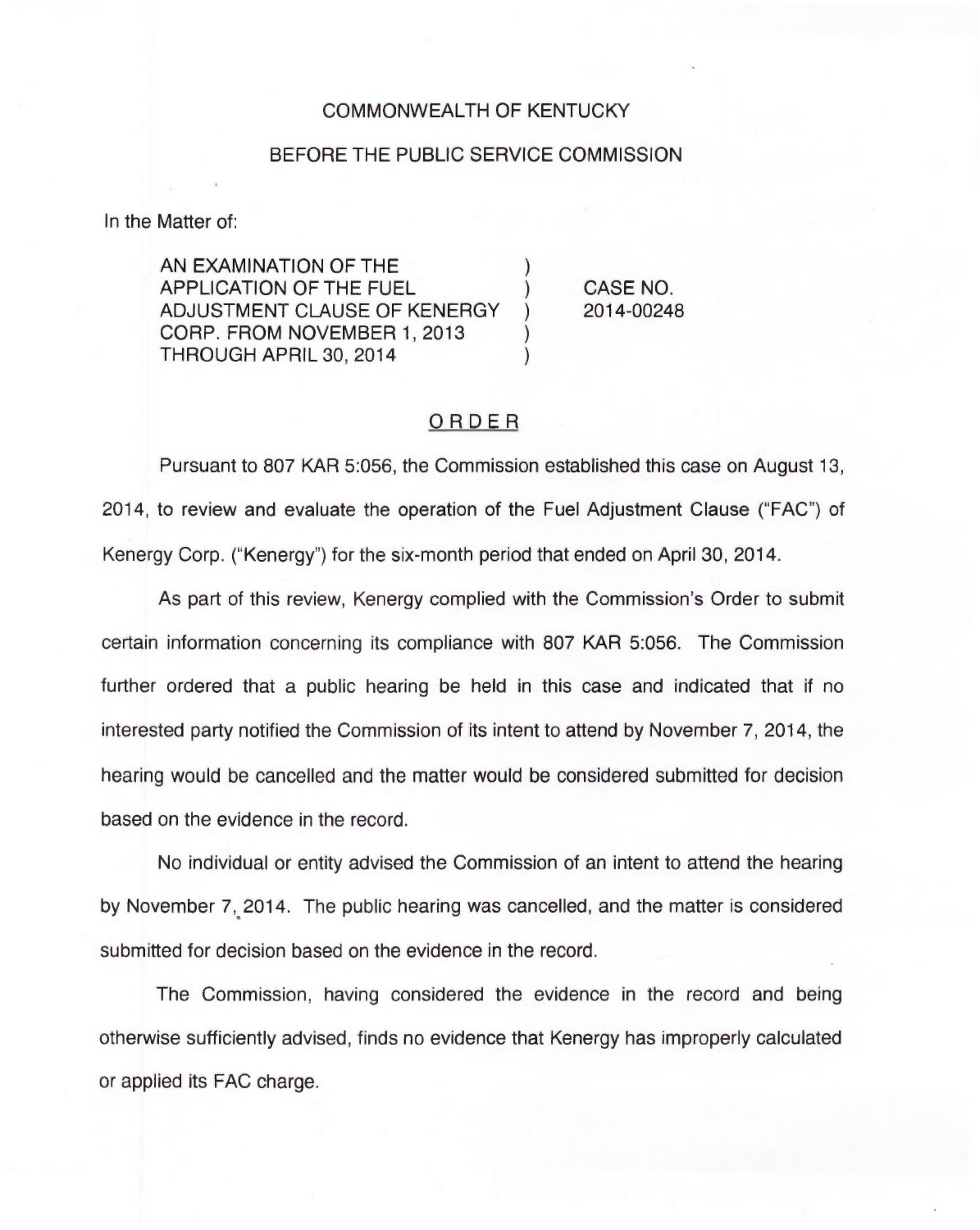The Commission notes that the six-month review proceeding for Kenergy's wholesale supplier, Big Rivers Electric Corporation ("Big Rivers"), remains open to allow the Commission to further examine Big Rivers' fuel cost allocation methodology.<sup>1</sup> The Commission finds that, in the event that changes are made to Big Rivers' methodology which affect Kenergy for the six months ended April 30, 2014, the impact of those changes will be addressed in Case No. 2014-00473,<sup>2</sup> Kenergy's two-year FAC review proceeding, which includes the six months ended April 30, 2014.

IT IS THEREFORE ORDERED that the charges and credits applied by Kenergy through the FAC for the period November 1, 2013, through April 30, 2014, are approved.

> By the Commission ENTERED FEB 2 4 2015 KENTUCKY PUBLIC SERVICE COMMISSION

**ATTEST** 

Executive Director

 $<sup>1</sup>$  Case No. 2014-00230, An Examination of the Application of the Fuel Adjustment Clause of Big</sup> Rivers Electric Corporation from November 1, 2013 through April 30, 2014 (Ky. PSC filed Aug. 13, 2014).

 $2^{\circ}$  Case No. 2014-00473, An Examination of the Application of the Fuel Adjustment Clause of Kenergy Corp. from November 1, 2012 through October 31, 2014 (Ky. PSC filed Feb. 6, 2015).

Case No. 2014-00248